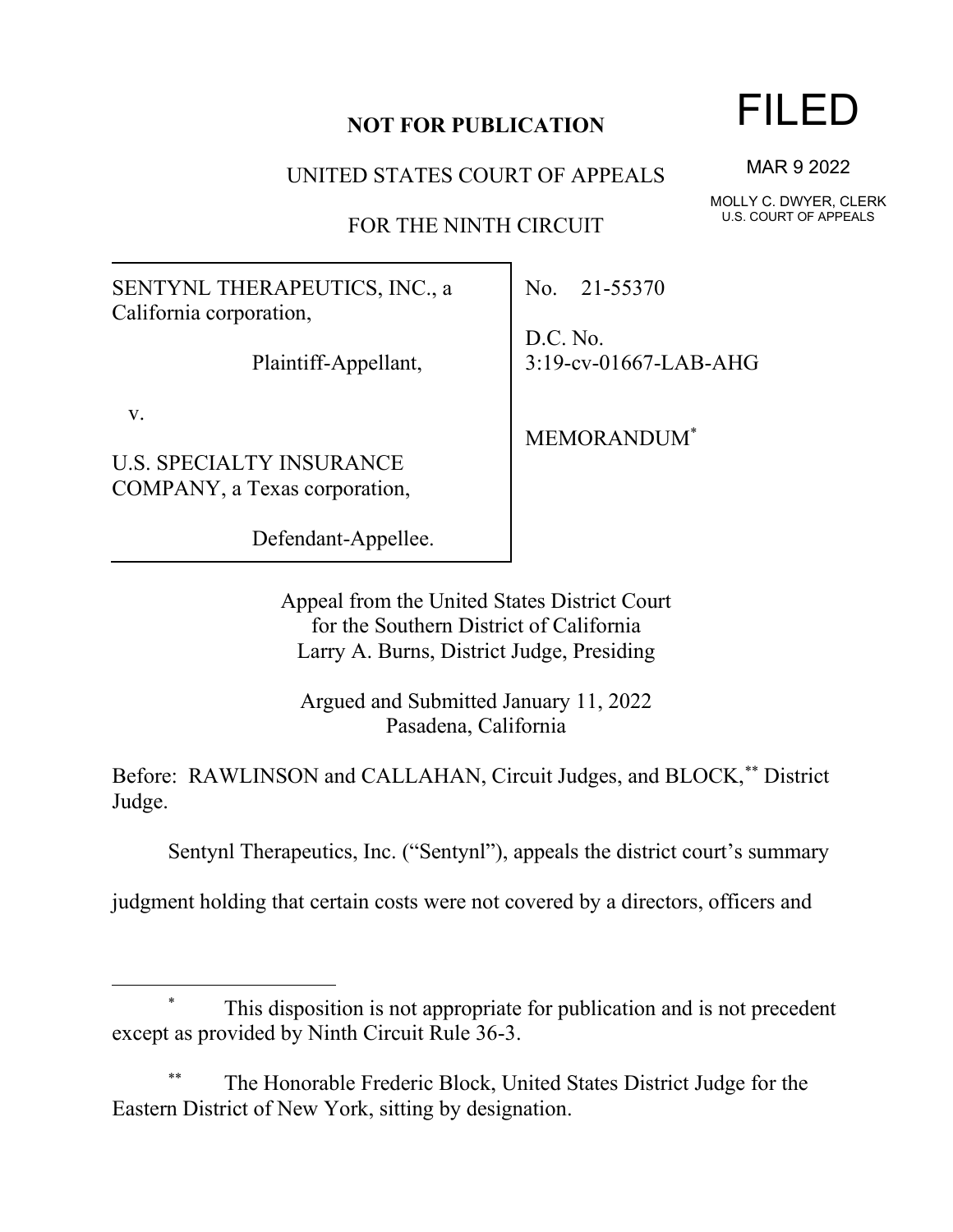organization policy issued to Sentynl by U.S. Specialty Insurance Company ("U.S. Specialty"). We have jurisdiction, *see* 28 U.S.C. § 1291, and affirm.

Sentynl markets two prescription opioid pain relievers. In 2018 and 2019, it received subpoenas from the United States Attorney's Office for the District of New Jersey in conjunction with an investigation of potential violations of federal law by anyone illegally profiting from opioids. After U.S. Specialty denied Sentynl's claim under the policy for reimbursement of the costs of complying with the subpoenas, Sentynl sued for breach of contract and of the implied covenant of good faith.

Reviewing de novo, *see Trishan Air, Inc. v. Federal Ins. Co.,* 635 F.3d 422, 426-27 (9th Cir. 2011), we agree with the district court that the costs were not covered. The policy excludes coverage for, among other things, "Loss in connection with a Claim arising out of, based upon or attributable to any goods or products manufactured, produced, processed, packaged, sold, marketed, distributed, advertised or developed by [Sentynl]." As both parties acknowledge, the interpretation of the exclusion is an issue of California law. Since there is no case directly on point, our task is to "predict how the state high court would resolve [the issue]." *Giles v. General Motors Acceptance Corp.*, 494 F.3d 865, 872 (9th Cir. 2007). Having reviewed analogous cases, we are satisfied that the district court's analysis was correct.

2 a set of  $\sim$  2 a set of  $\sim$  2 a set of  $\sim$  2 a set of  $\sim$  3 a set of  $\sim$  3 a set of  $\sim$  3 a set of  $\sim$  3 a set of  $\sim$  3 a set of  $\sim$  3 a set of  $\sim$  3 a set of  $\sim$  3 a set of  $\sim$  3 a set of  $\sim$  3 a set of  $\sim$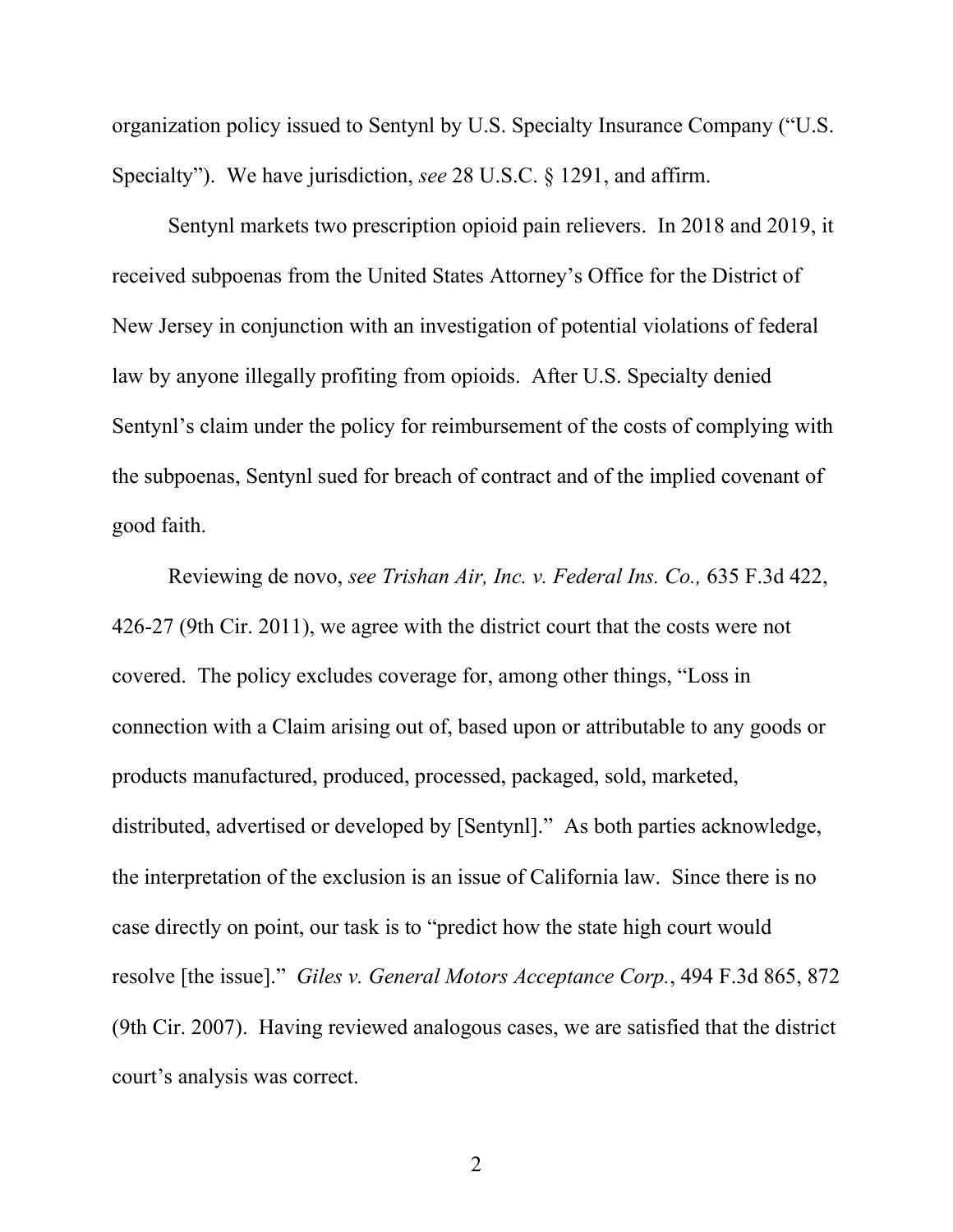First, the district court correctly defined "arising out of" broadly. In *Continental Casualty Co. v. City of Richmond*, 763 F.2d 1076 (9th Cir. 1985), we held that "'[a]rising out of' are words of much broader significance than 'caused by.' They are ordinarily understood to mean 'originating from,' 'having its origin in,' 'growing out of' or 'flowing from' or in short, 'incident to, or having connection with.'" *Id.* at 1080. Similarly, in *Southgate Recreation & Park Dist. v. California Assn. for Park & Recreation Ins.*, 106 Cal. App. 4th 293 (3d Dist. 2003), California's Third District described the phrase as "a broad concept requiring only a slight connection or an incidental relationship between the injury and the excluded risk"; it "generally equated 'arising out of' with origination, growth or flow from the event." *Id.* at 301 (internal quotation marks omitted).

It does not matter that the "arising out of" language appears in an exclusion. Both *Continental Casualty* and *Southgate Recreation & Park District* also involved exclusions. *See* 763 F.2d at 1080; 106 Cal. App. 4th at 301. We find no support for Sentynl's claim that *State Farm Mutual Automobile Ins. Co. v. Partridge*, 514 P.2d 123 (Cal. 1973)—which predates both cases—requires a different result. *Partridge* confirms that exclusions in an insurance policy are to be narrowly construed against the insurer when they are ambiguous. *See* 514 P.2d at 129. But this rule of construction must be reconciled with the rule that we must "giv[e] effect to the intent of the parties in light of a clause that broadly excludes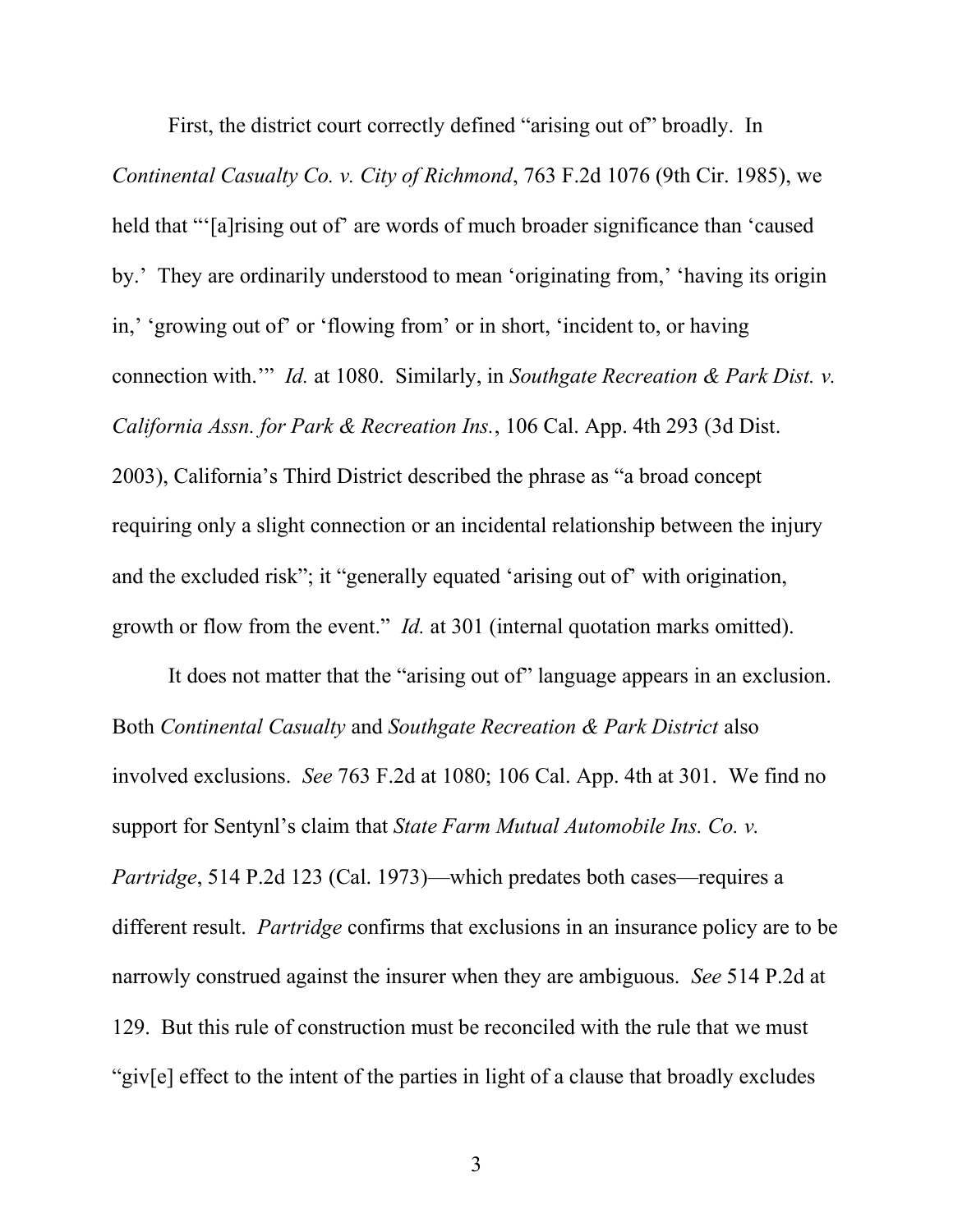coverage." *Los Angeles Lakers, Inc. v. Federal Ins. Co.*, 869 F.3d 795, 805 (9th Cir. 2017). "Arising out of" is broad but not ambiguous. *See Continental Casualty Co.*, 763 F.2d at 1080 (holding that "arising out of" is "susceptible to only one reasonable meaning").

Second, the district court correctly held that the costs of complying with the subpoenas "ar[ose] out of . . . goods or products manufactured, produced, processed, packaged, sold, marketed, distributed, advertised or developed by [Sentynl]." The subpoenas were issued as part of an investigation directed at anyone illegally profiting from opioids. We agree with the district court that Sentynl's involvement in the investigation "orginat[es] from, ha[s] its origin in, grow[s] out of or flow[s] from" its opioid products. *Continental Cas. Co.*, 763 F.2d at 1080.

Nothing in the language of the exclusion limits it, as Sentynl argues, to claims based on a defect in, or characteristic of, the products. "It is settled that ['arising out of'] does not import any particular standard of causation or theory of liability into an insurance policy." *Travelers Prop. Cas. Co. of Am. v. Actavis, Inc.*, 16 Cal. App. 5th 1026, 1045 (4th Dist. 2017) (internal quotation marks omitted). Moreover, *Actavis* supports the district court's conclusion that a goods and products exclusion embraces claims about what a seller "said and did not say about the products." *Id.* at 1044 (internal quotation marks omitted).